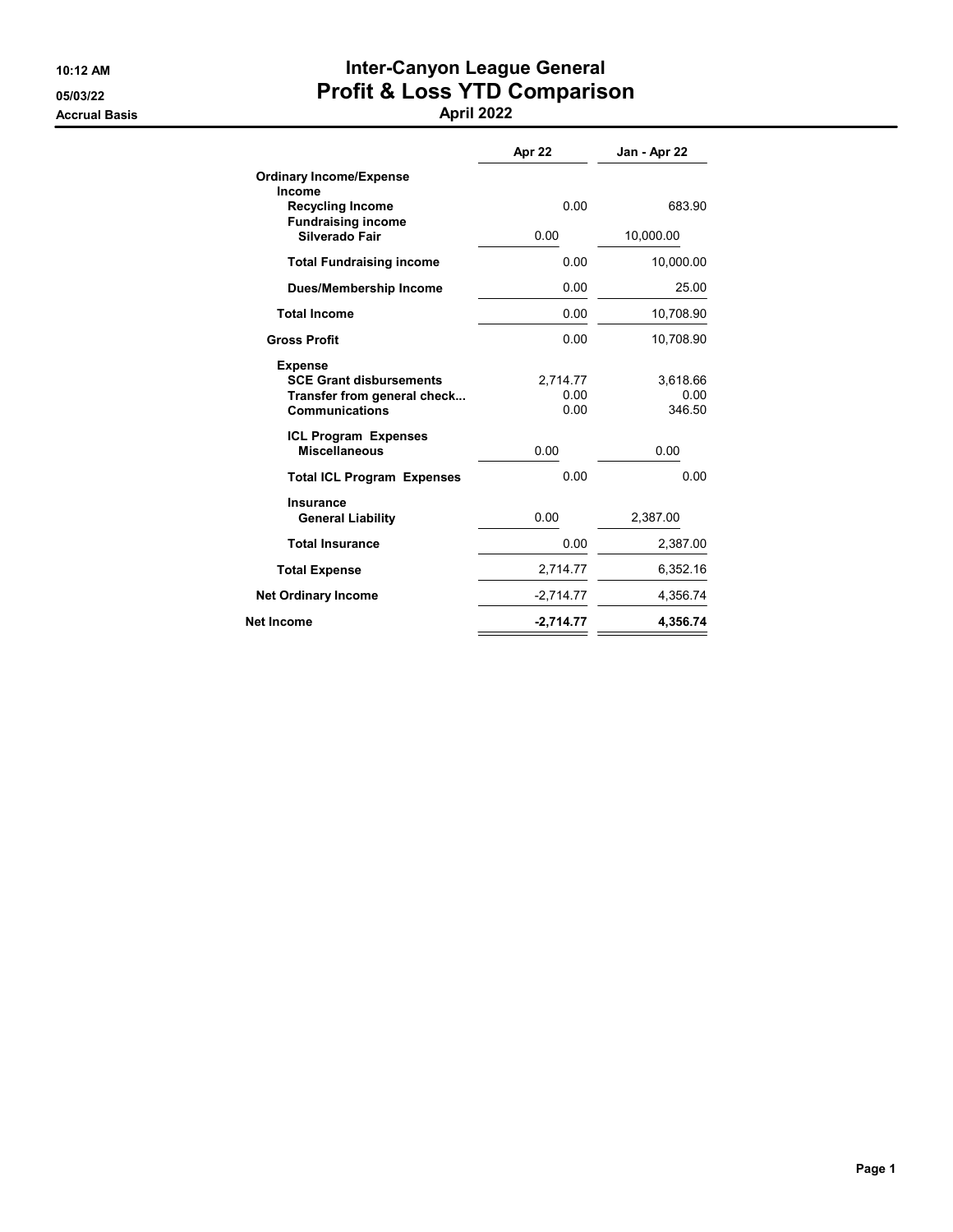## 10:13 AM **Inter-Canyon League General** 05/03/22 Balance Sheet Accrual Basis **Accrual Basis** As of April 30, 2022

|                                                                     | Apr 30, 22           |
|---------------------------------------------------------------------|----------------------|
| <b>ASSETS</b>                                                       |                      |
| <b>Current Assets</b>                                               |                      |
| <b>Checking/Savings</b>                                             |                      |
| <b>Bond Fire Grant</b>                                              | 104.98               |
| <b>Pioneer Acct SV - Resricted</b>                                  | 285.78               |
| <b>BofA Checking</b>                                                |                      |
| <b>CFF Grant</b>                                                    | $-244.51$<br>$-2.59$ |
| <b>SCE Grant Medical Team</b><br><b>Bank Reserve History Commit</b> | 4.048.27             |
| <b>B</b> of A Restricted                                            | 12,450.21            |
| <b>BofA Checking - Other</b>                                        | 24,223.53            |
| <b>Total BofA Checking</b>                                          | 40,474.91            |
|                                                                     |                      |
| <b>Total Checking/Savings</b>                                       | 40,865.67            |
| <b>Total Current Assets</b>                                         | 40,865.67            |
| <b>Fixed Assets</b>                                                 |                      |
| <b>Equipment</b>                                                    |                      |
| <b>CFF Repeater Grant</b>                                           | 9,244.51             |
| <b>Accumulated Depreciation</b><br><b>Comm on C&amp;F Purchases</b> | $-12,579.77$         |
| <b>OC Comm Foundation Purchases</b>                                 | 8,088.53<br>4,029.01 |
| <b>Equipment - Other</b>                                            | 517.39               |
|                                                                     |                      |
| <b>Total Equipment</b>                                              | 9,299.67             |
| <b>Total Fixed Assets</b>                                           | 9,299.67             |
| <b>Other Assets</b>                                                 |                      |
| Due from Santiago Fire Relief                                       | 717.06               |
| <b>Total Other Assets</b>                                           | 717.06               |
| <b>TOTAL ASSETS</b>                                                 | 50,882.40            |
| <b>LIABILITIES &amp; EQUITY</b>                                     |                      |
| <b>Equity</b>                                                       |                      |
| <b>Opening Bal Equity</b><br><b>Unrestricted Net Assets</b>         | 179.73<br>46,345.93  |
| <b>Net Income</b>                                                   | 4,356.74             |
|                                                                     |                      |
| <b>Total Equity</b>                                                 | 50,882.40            |
| <b>TOTAL LIABILITIES &amp; EQUITY</b>                               | 50,882.40            |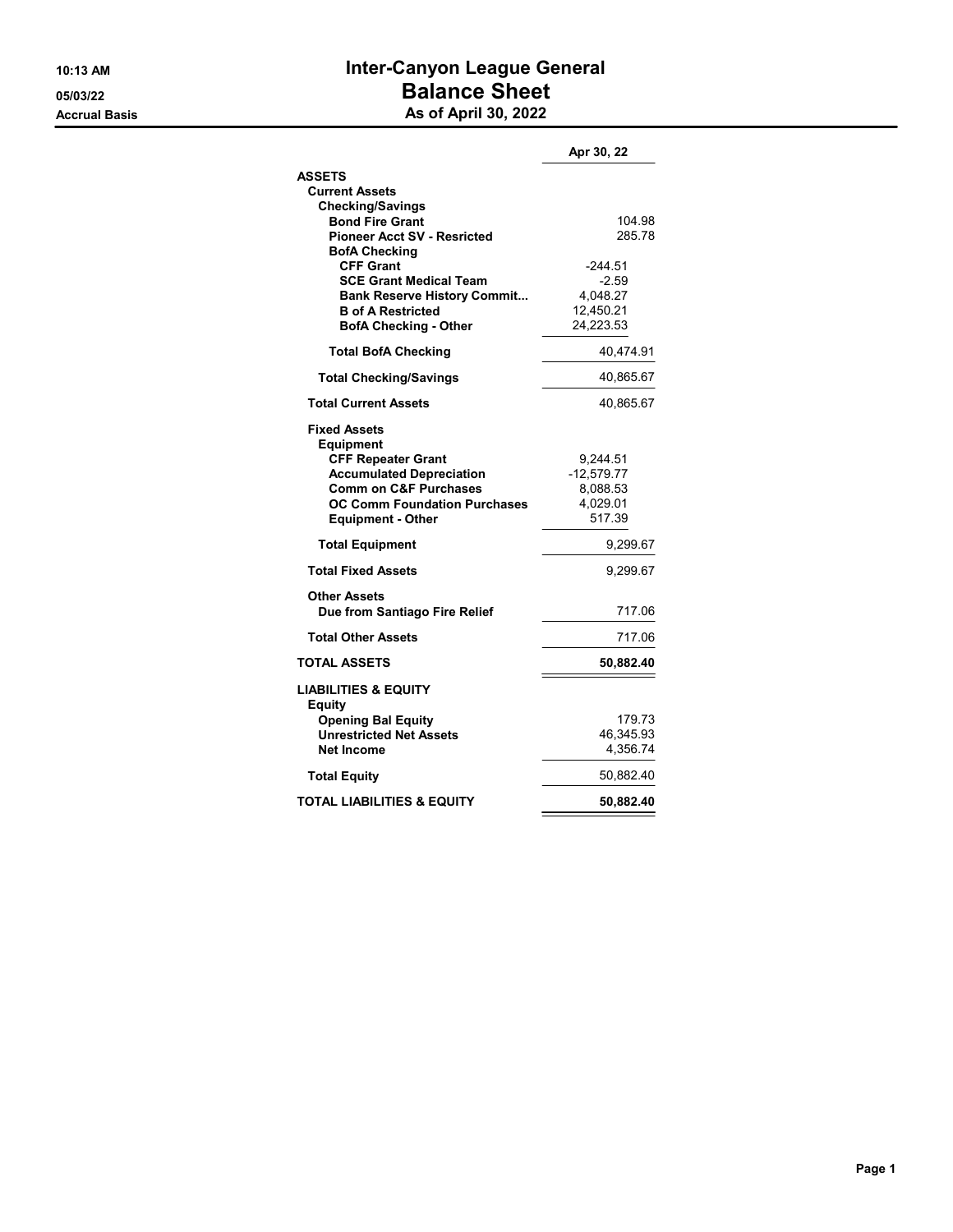## 4:23 PM Canyon Watch 05/02/22 Profit & Loss YTD Comparison Cash Basis April 2022

|                                                                      | Apr 22 |      | Jan - Apr 22 |
|----------------------------------------------------------------------|--------|------|--------------|
| Income<br><b>Canyon Watch</b><br><b>Contributions Received</b>       | 0.00   |      | 2,500.00     |
| <b>Total Canyon Watch</b>                                            |        | 0.00 | 2,500.00     |
| <b>Total Income</b>                                                  |        | 0.00 | 2.500.00     |
| <b>Expense</b><br><b>Canyon Watch Expenses</b><br>Repeater equipment | 0.00   |      | 1,383.82     |
| <b>Total Canyon Watch Expen</b>                                      |        | 0.00 | 1.383.82     |
| <b>Total Expense</b>                                                 |        | 0.00 | 1,383.82     |
| <b>Net Income</b>                                                    |        | 0.00 | 1,116.18     |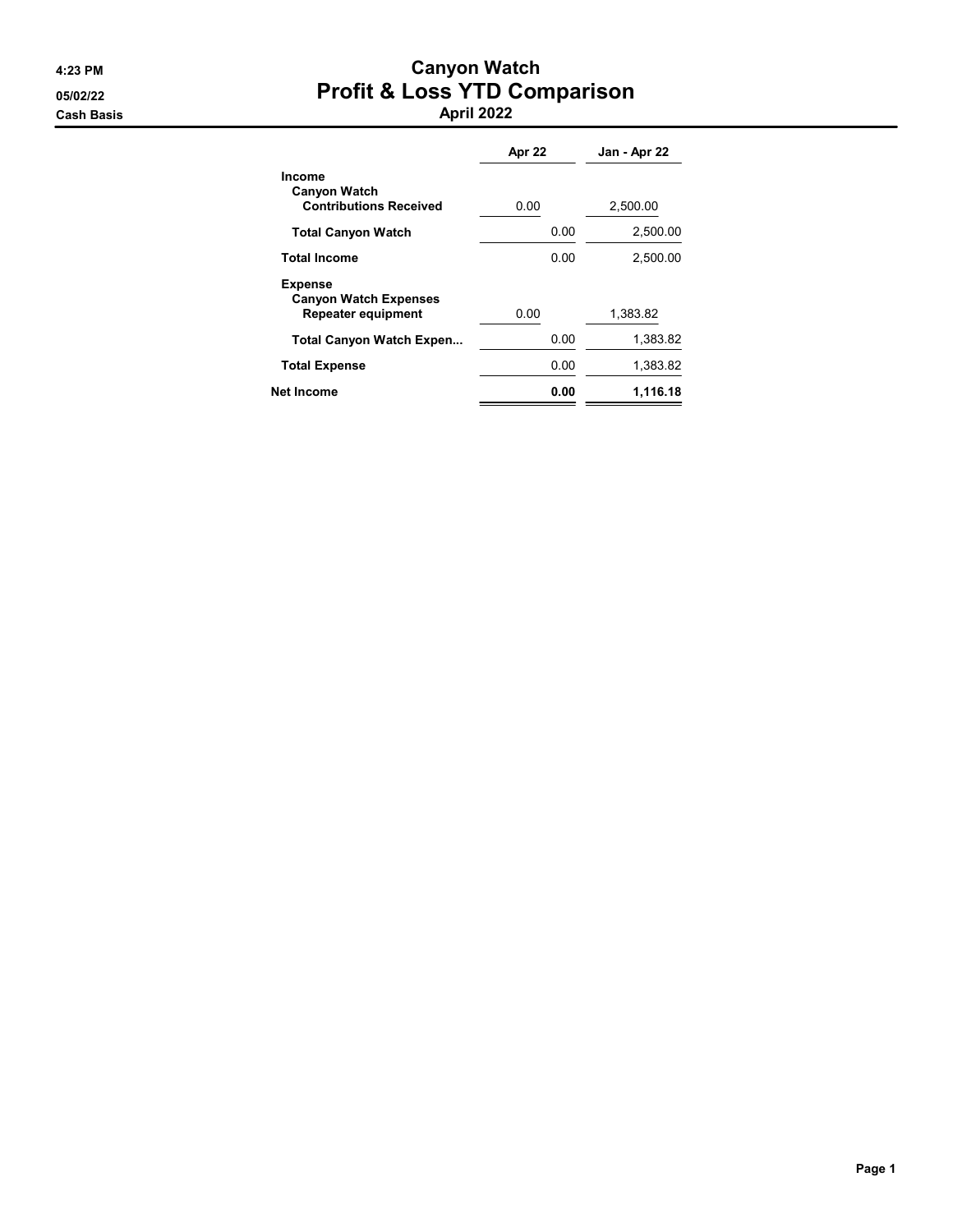## 4:24 PM Canyon Watch 05/02/22 **Balance Sheet Cash Basis** Cash Basis **As of April 30, 2022**

|                                                                                                                                   | Apr 30, 22 |
|-----------------------------------------------------------------------------------------------------------------------------------|------------|
| <b>ASSETS</b><br><b>Current Assets</b><br><b>Checking/Savings</b><br><b>BofA</b> - Checking<br><b>Gene Robinson Memorial Fund</b> | 800.00     |
| <b>BofA</b> - Checking - Other                                                                                                    | 4,542.17   |
| <b>Total BofA - Checking</b>                                                                                                      | 5,342.17   |
| <b>Total Checking/Savings</b>                                                                                                     | 5,342.17   |
| <b>Total Current Assets</b>                                                                                                       | 5,342.17   |
| <b>TOTAL ASSETS</b>                                                                                                               | 5,342.17   |
| <b>LIABILITIES &amp; EQUITY</b><br>Equity<br><b>Unrestricted Net Assets</b>                                                       | 4,225.99   |
| <b>Net Income</b>                                                                                                                 | 1,116.18   |
| <b>Total Equity</b>                                                                                                               | 5,342.17   |
| <b>TOTAL LIABILITIES &amp; EQUITY</b>                                                                                             | 5.342.17   |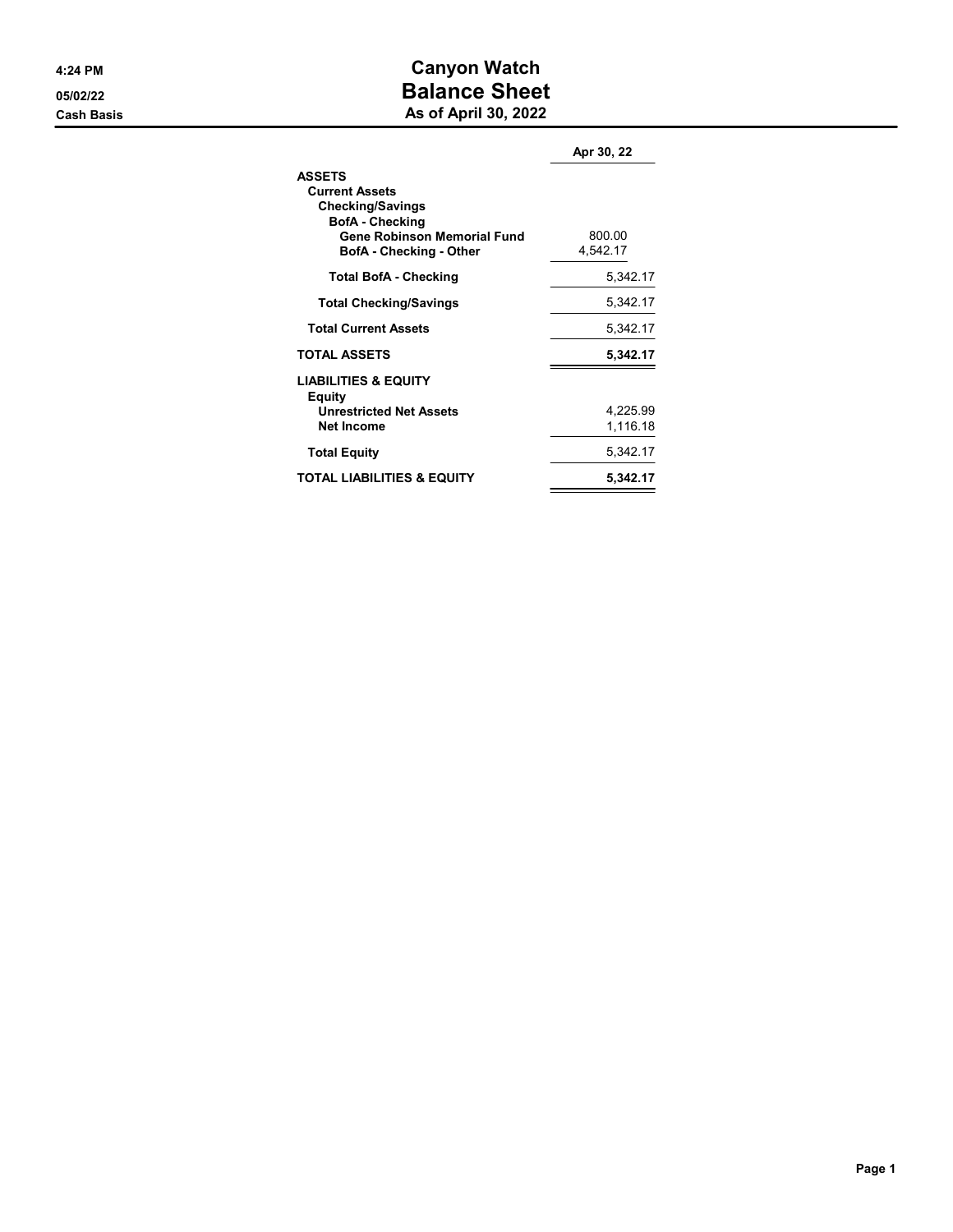Cash Basis April 2022

# 10:16 AM Friends of Silverado Library 05/03/22 Profit & Loss YTD Comparison

|                                                          | Apr 22 | Jan - Apr 22 |
|----------------------------------------------------------|--------|--------------|
| <b>Ordinary Income/Expense</b><br>Income                 |        |              |
| <b>Donation</b><br><b>Fundraising Income</b>             | 100.00 | 100.00       |
| <b>Used book sales</b>                                   | 79.00  | 79.00        |
| <b>Total Fundraising Income</b>                          | 79.00  | 79.00        |
| <b>Total Income</b>                                      | 179.00 | 179.00       |
| <b>Expense</b><br><b>Activities Costs</b>                |        |              |
| <b>Community Events</b>                                  | 100.00 | 100.00       |
| <b>Total Activities Costs</b>                            | 100.00 | 100.00       |
| <b>Library/Office Expenses</b><br><b>Office Supplies</b> | 0.00   | 200.00       |
| <b>Total Library/Office Expen</b>                        | 0.00   | 200.00       |
| <b>Total Expense</b>                                     | 100.00 | 300.00       |
| <b>Net Ordinary Income</b>                               | 79.00  | $-121.00$    |
| <b>Other Income/Expense</b>                              |        |              |
| Other Income<br><b>Interest Income</b>                   | 0.10   | 0.41         |
| <b>Total Other Income</b>                                | 0.10   | 0.41         |
| <b>Net Other Income</b>                                  | 0.10   | 0.41         |
| <b>Net Income</b>                                        | 79.10  | $-120.59$    |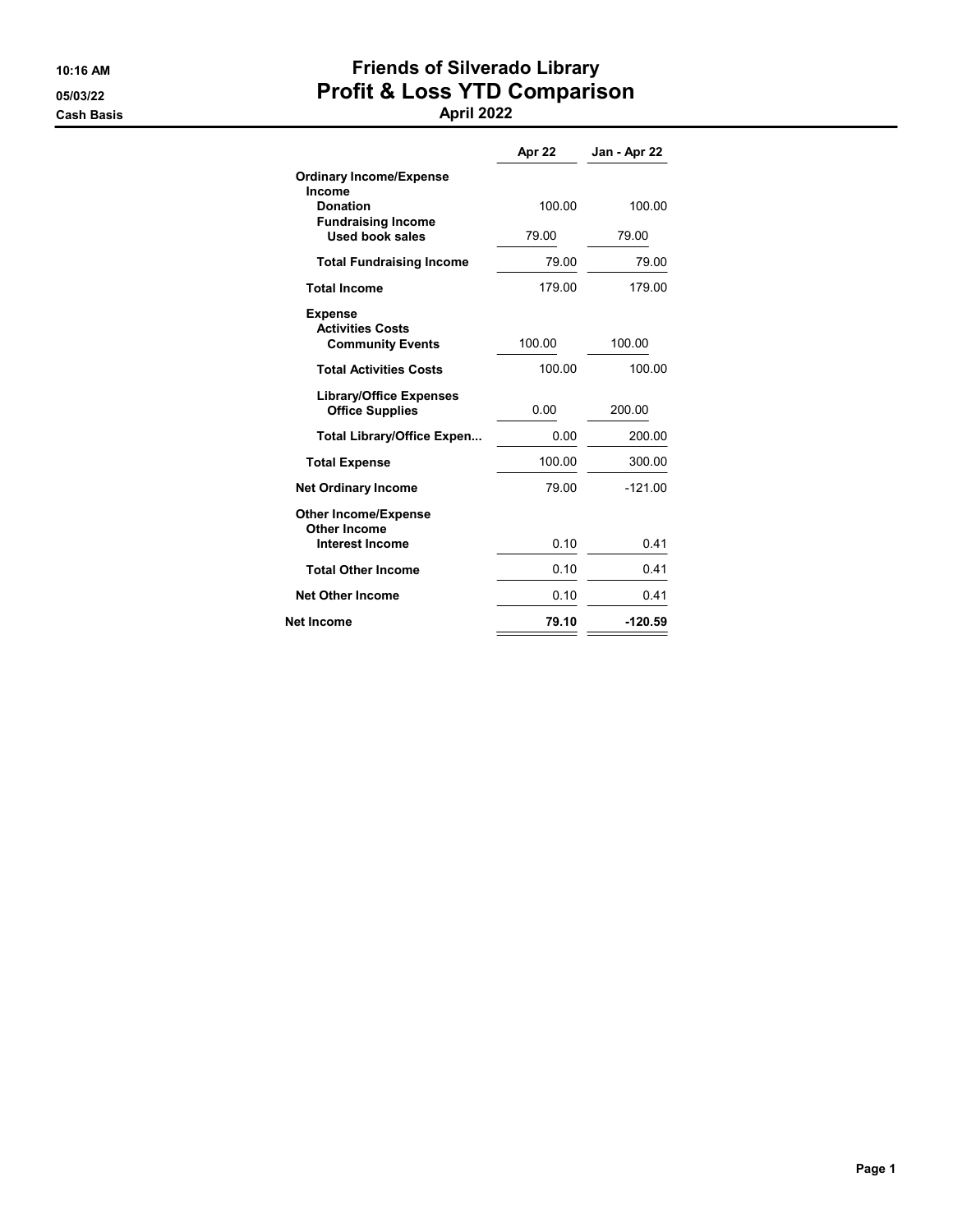## 10:16 AM Friends of Silverado Library 05/03/22 **Balance Sheet Cash Basis** Cash Basis **As of April 30, 2022**

|                                                                                                                                             | Apr 30, 22                      |
|---------------------------------------------------------------------------------------------------------------------------------------------|---------------------------------|
| <b>ASSETS</b><br><b>Current Assets</b><br><b>Checking/Savings</b><br><b>Petty Cash</b><br><b>BofA</b> - Checking<br><b>BofA</b> - Liquid CD | 75.00<br>38,325.85<br>12,200.32 |
| <b>Total Checking/Savings</b>                                                                                                               | 50,601.17                       |
| <b>Accounts Receivable</b><br><b>Accounts Receivable</b>                                                                                    | -700.00                         |
| <b>Total Accounts Receivable</b>                                                                                                            | $-700.00$                       |
| <b>Total Current Assets</b>                                                                                                                 | 49,901.17                       |
| <b>Fixed Assets</b><br><b>Storage Trailer</b>                                                                                               | 1,000.00                        |
| <b>Total Fixed Assets</b>                                                                                                                   | 1,000.00                        |
| <b>TOTAL ASSETS</b>                                                                                                                         | 50,901.17                       |
| <b>LIABILITIES &amp; EQUITY</b><br><b>Equity</b><br><b>Unrestricted Net Assets</b><br><b>Net Income</b>                                     | 51,021.76<br>$-120.59$          |
| <b>Total Equity</b>                                                                                                                         | 50,901.17                       |
| <b>TOTAL LIABILITIES &amp; EQUITY</b>                                                                                                       | 50,901.17                       |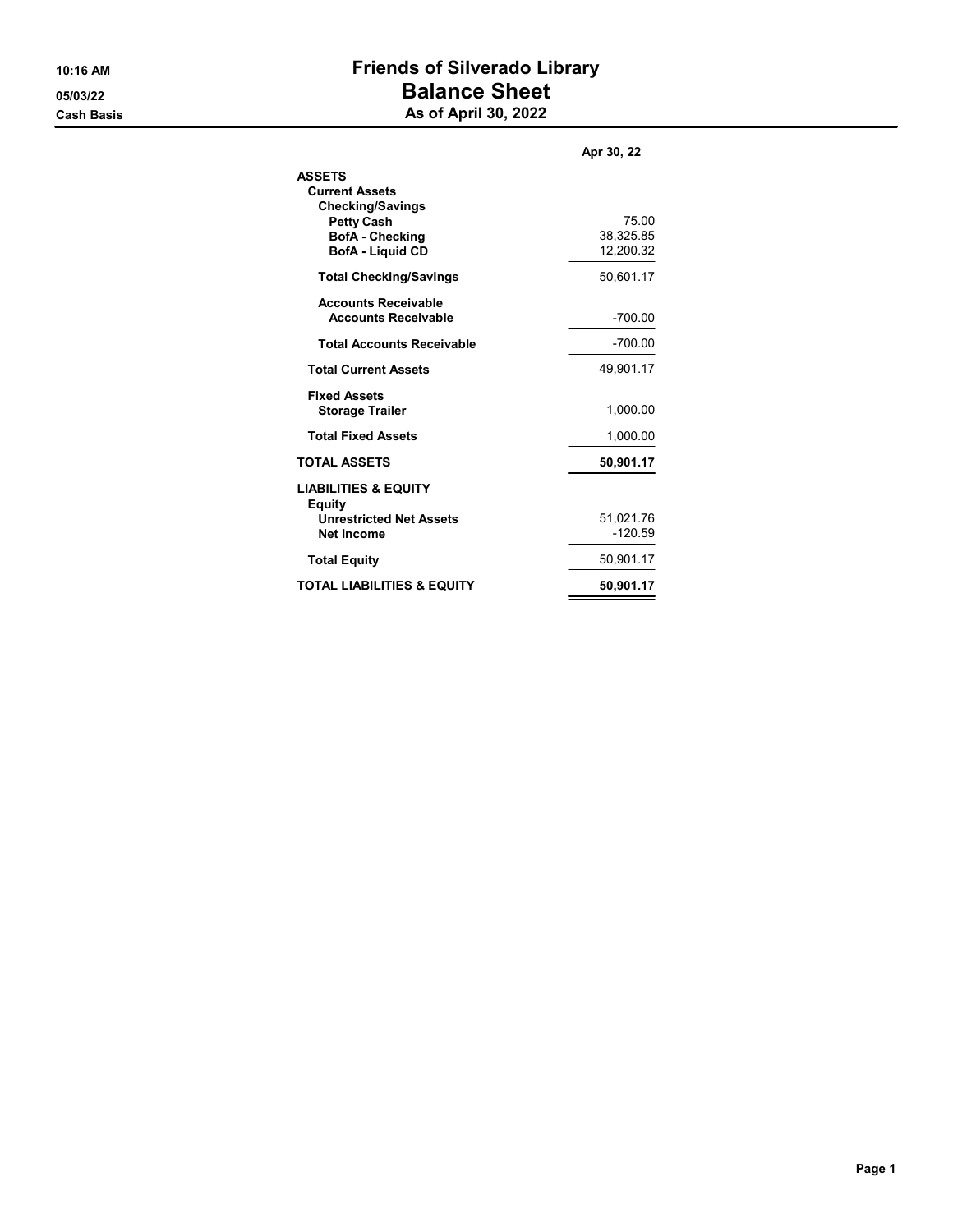## 5:00 PM Santiago Fire Relief Fund 05/02/22 Profit & Loss YTD Comparison Cash Basis April 2022

|                                                                                                                               | Apr 22 | Jan - Apr 22 |
|-------------------------------------------------------------------------------------------------------------------------------|--------|--------------|
| <b>Ordinary Income/Expense</b><br><b>Expense</b><br><b>Cash Distributions</b><br><b>Winter Storm</b><br><b>Infrastructure</b> | 0.00   | 2,295.00     |
| <b>Total Winter Storm</b>                                                                                                     | 0.00   | 2,295.00     |
| <b>Total Cash Distributi</b>                                                                                                  | 0.00   | 2,295.00     |
| <b>Total Expense</b>                                                                                                          | 0.00   | 2.295.00     |
| <b>Net Ordinary Income</b>                                                                                                    | 0.00   | $-2,295.00$  |
| Net Income                                                                                                                    | 0.00   | $-2.295.00$  |